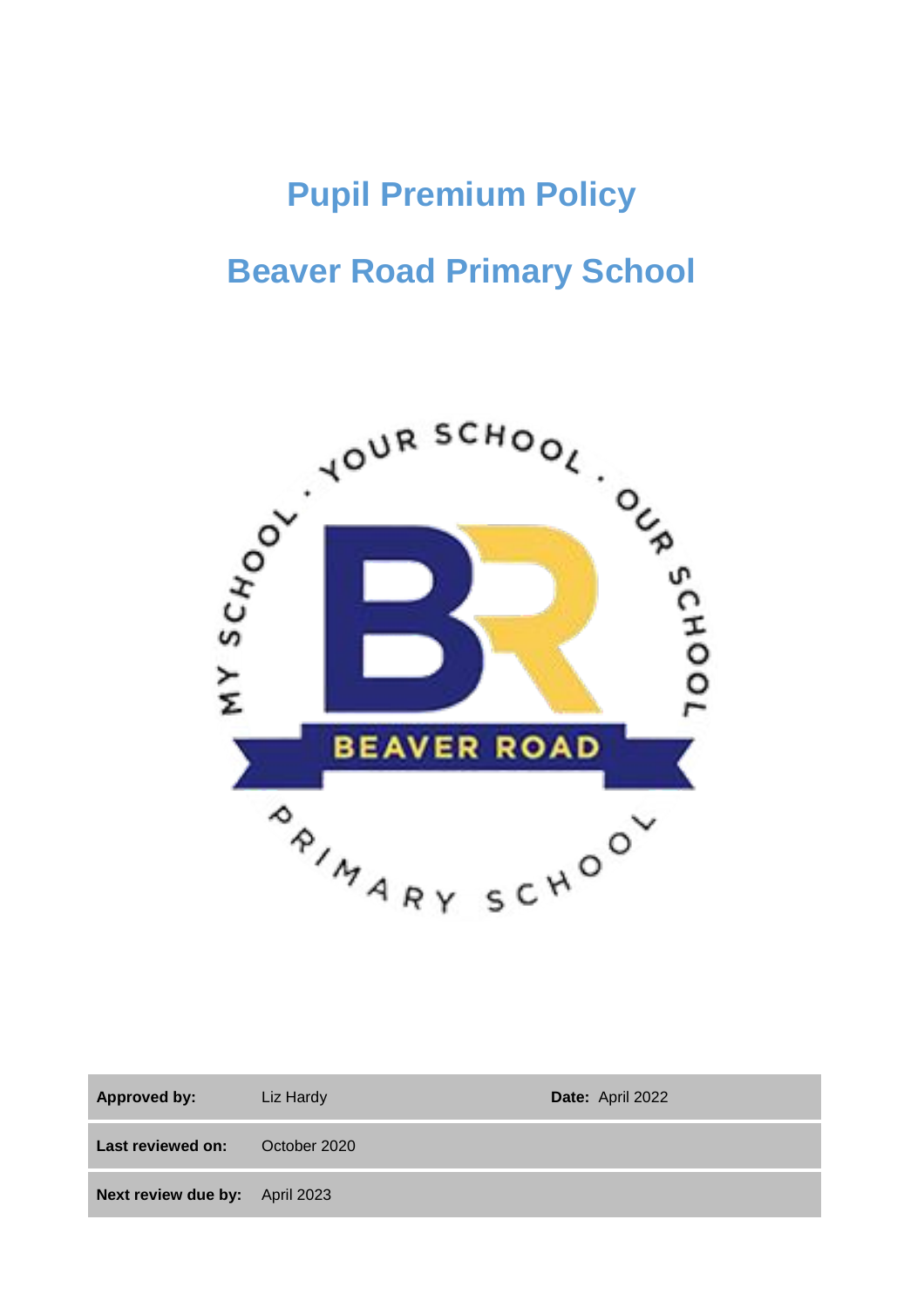### **Contents**

### **1. Aims**

This policy aims to:

- Provide background information about the pupil premium grant so that all members of the school community understand its purpose and which pupils are eligible
- Set out how the school will make decisions on pupil premium spending
- Summarise the roles and responsibilities of those involved in managing the pupil premium in school

## **2. Legislation and guidance**

This policy is based on the [pupil premium conditions of grant guidance \(2017-18\),](https://www.gov.uk/government/publications/pupil-premium-conditions-of-grant-2017-to-2018/pupil-premium-conditions-of-grant-2017-to-2018) published by the Education and Skills Funding Agency. It is also based on guidance from the Department for Education (DfE) on [virtual school heads' responsibilities concerning the pupil premium,](https://www.gov.uk/guidance/pupil-premium-virtual-school-heads-responsibilities) and the [service premium.](https://www.gov.uk/guidance/service-premium-information-for-schools)

In addition, this policy refers to the DfE's information on [what academies should publish online,](https://www.gov.uk/guidance/what-academies-free-schools-and-colleges-should-publish-online#pupil-premium) and complies with our funding agreement and articles of association.

## **3. Purpose of the grant**

The pupil premium grant is additional funding allocated to publicly funded schools to raise the attainment of disadvantaged pupils and support pupils with parents in the armed forces.

The school will use the grant to support these groups, which comprise pupils with a range of different abilities, to narrow any achievement gaps between them and their peers.

We also recognise that not all pupils eligible for pupil premium funding will have lower attainment than their peers. In such cases, the grant will be used to help improve pupils' progress and attainment so that they can reach their full potential.

## **4. Use of the grant**

- Our identified barriers to learning for our pupil premium children are: attendance/punctuality, emotional well-being and readiness to learn, vocabulary gap, curriculum deficits caused by COVID and leadership and enrichment opportunities.
- We use evidence to inform our decisions on pupil premium spending for example, by using evidence-based research and resources from the *[Education Endowment Foundation](https://educationendowmentfoundation.org.uk/)* and by also looking at our school data.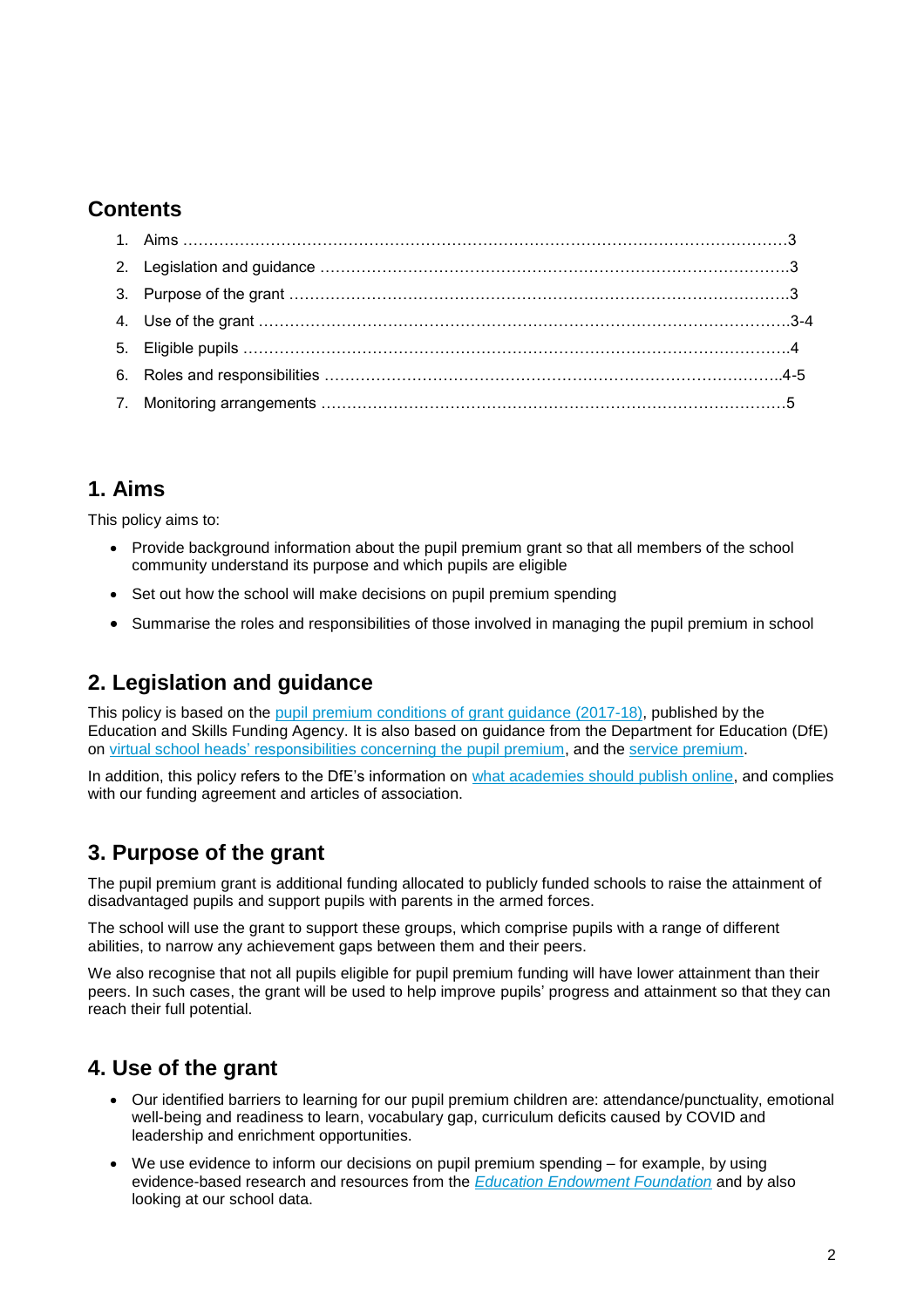- We address a wide range of needs, and take group and individual needs into account
- Engage with parents to take their views on the needs of their child into account

#### **Please see our Strategy Statement to see a breakdown targets and spending.**

Some examples of how the school may use the grant include, but are not limited to:

- Quality First Teaching
- Providing extra one-to-one or small-group support
- Employing extra teaching assistants or job roles
- Running catch-up sessions (for example, the NTP, use of research based interventions)
- Funding educational trips and visits
- Funding extra curricula activities such as Music lessons and after school clubs

We will publish information on the school's use of the pupil premium on the school website in line with the requirements set out in our funding agreement and the DfE's guidance on what academies should publish online.

The most recent information on how the school uses the pupil premium is available here:

[DfE external document template \(beaverroad.org.uk\)](https://www.beaverroad.org.uk/serve_file/3455098)

## **5. Eligible pupils**

The pupil premium is allocated to the school based on the number of eligible pupils in Reception to Year 6.

Eligible pupils fall into the categories explained below.

#### **5.1 Ever 6 free school meals**

Pupils recorded in the most recent January school census who are known to have been eligible for free school meals at any point in the last 6 years (as determined by the DfE's latest conditions of grant guidance).

This includes pupils first known to be eligible for free school meals in the most recent January census.

It does not include pupils who received universal infant free school meals but would not have otherwise received free lunches.

#### **5.2 Looked after children**

Pupils who are in the care of, or provided with accommodation by, a local authority in England or Wales.

#### **5.3 Post-looked after children**

Pupils recorded in the most recent January census and alternative provision census who were looked after by an English or Welsh local authority immediately before being adopted, or who left local authority care on a special guardianship order or child arrangements order.

#### **5.4 Ever 6 service children**

Pupils:

- With a parent serving in the regular armed forces
- Who have been registered as a 'service child' in the school census at any point in the last 6 years (as determined by the DfE's latest conditions of grant guidance), including those first recorded as such in the most recent January census
- In receipt of a child pension from the Ministry of Defence because one of their parents died while serving in the armed forces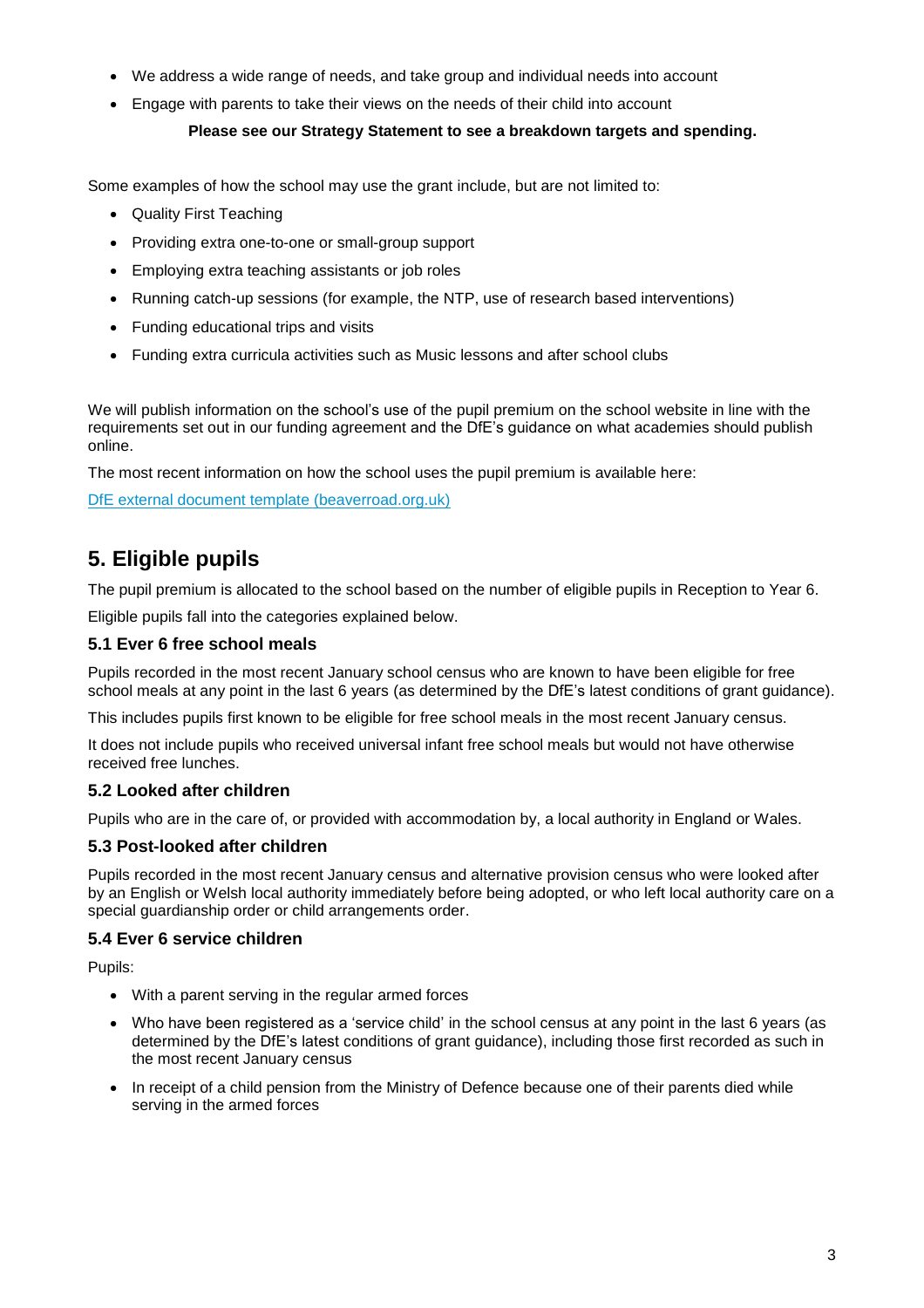## **6. Roles and responsibilities**

#### **6.1 Headteacher and senior leadership team**

The headteacher, senior leadership team and pupil premium lead are responsible for:

- Keeping this policy up to date, and ensuring that it is implemented across the school
- Ensuring that all school staff are aware of their role in raising the attainment of disadvantaged pupils and supporting pupils with parents in the armed forces
- Planning pupil premium spending and keeping this under constant review, using an evidence-based approach and working with virtual school heads where appropriate
- Monitoring the attainment and progress of pupils eligible for the pupil premium to assess the impact of the school's use of the funding
- Reporting on the impact of pupil premium spending to the governing board on an ongoing basis
- Publishing information on the school's use of the pupil premium on the school website, as required by our funding agreement and in line with guidance from the DfE
- Providing relevant training for staff, as necessary, on supporting disadvantaged pupils and raising attainment

#### **6.2 Governors**

The governing board is responsible for:

- Holding the headteacher to account for the implementation of this policy
- Ensuring the school is using pupil premium funding appropriately, in line with the rules set out in the conditions of grant
- Monitoring the attainment and progress of pupils eligible for the pupil premium, in conjunction with the headteacher, to assess the impact and effectiveness of the school's use of the funding
- Monitoring whether the school is ensuring value for money in its use of the pupil premium
- Challenging the headteacher to use the pupil premium in the most effective way
- Setting the school's ethos and values around supporting disadvantaged members of the school community

#### **6.3 Other school staff**

All school staff are responsible for:

- Implementing this policy on a day-to-day basis
- Setting high expectations for all pupils, including those eligible for the pupil premium
- Identifying pupils whose attainment is not improving in response to interventions funded by the pupil premium, and highlighting these individuals to the senior leadership team
- Sharing insights into effective practice with other school staff

#### **6.4 Virtual school heads**

Virtual school heads are responsible for managing pupil premium funding for children looked after by a local authority, and allocating it to schools. Their responsibilities include, but are not limited to:

- Identifying the eligible looked after children and informing the local authority
- Making sure methods for allocating and spending ensure that looked after children benefit without delay
- Working with each looked after child's educational setting to put together a personal education plan, agree how pupil premium funding will be spent to the meet the need identified in this plan, and ensure the funding is spent in this way
- Demonstrating how pupil premium funding is raising the achievement of looked after children